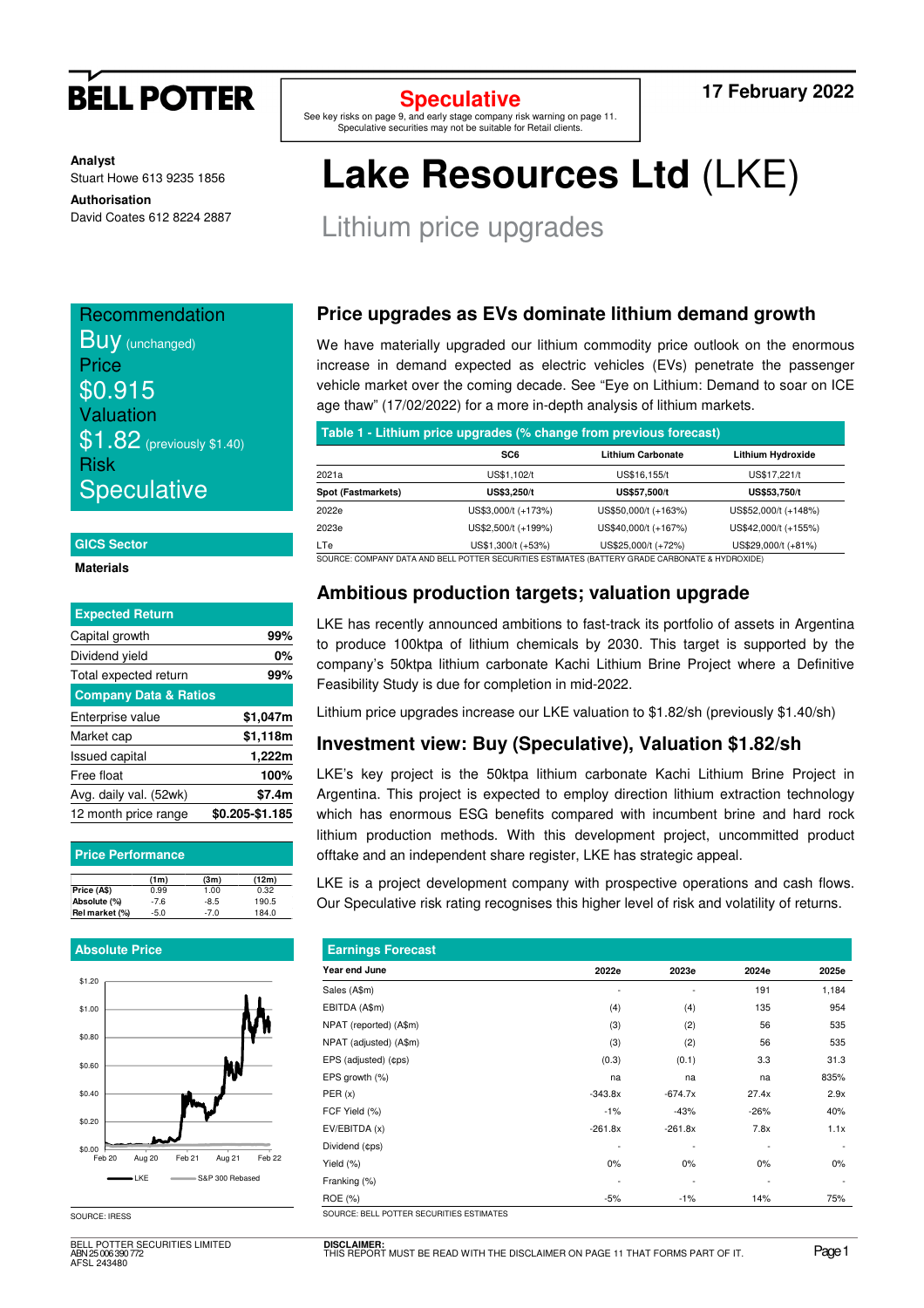# **Lithium price upgrades**

### **Lithium demand: Driven by EV take-up**

Our demand model suggests annual LCE (lithium carbonate equivalent) demand could grow from around 500kt currently to over 1.1Mt by 2025 and over 3.2Mt by 2030. We have focussed on passenger EV led lithium demand, with what we consider as conservative assumptions on EV market penetration (50% by 2030), battery capacity and lithium intensity (around 50kg LCE/EV growing to 60kg). We have factored in price destruction of traditional sources of lithium demand and the ramp-up of recycling as the industry matures.

### **Lithium supply: Constrained response**

The challenges to developing lithium supply by far outweigh the metal's relative abundance. Unlike base metals, this is not a discovery constraint, rather a development constraint. Even with record prices incentivising new supply, there are technical challenges and the lead-times to production are only increasing with permitting, supply chain, geopolitical and ESG restrictions. Brownfield expansions will be similarly constrained and easily accommodated by the growing demand.

See Bell Potter Securities Research: "Eye on Lithium: Demand to soar on ICE age thaw" (17/02/2022) for further detail.

| Table 2 - Lithium commodity price upgrades                         |       |        |        |        |            |  |  |  |  |
|--------------------------------------------------------------------|-------|--------|--------|--------|------------|--|--|--|--|
|                                                                    | 2020a | 2021a  | 2022e  | 2023e  | <b>LTe</b> |  |  |  |  |
| <b>New</b>                                                         |       |        |        |        |            |  |  |  |  |
| Spodumene                                                          | 431   | 1,102  | 3,000  | 2,500  | 1,300      |  |  |  |  |
| Lithium carbonate                                                  | 7,641 | 16,155 | 50,000 | 40,000 | 25,000     |  |  |  |  |
| Lithium hydroxide                                                  | 9,625 | 17,221 | 52,000 | 42,000 | 29,000     |  |  |  |  |
| <b>Previous</b>                                                    |       |        |        |        |            |  |  |  |  |
| Spodumene                                                          |       |        | 1,100  | 838    | 850        |  |  |  |  |
| Lithium carbonate                                                  |       |        | 19,000 | 15,000 | 14,500     |  |  |  |  |
| Lithium hydroxide                                                  |       |        | 20,966 | 16,500 | 16,000     |  |  |  |  |
| Change %                                                           |       |        |        |        |            |  |  |  |  |
| Spodumene                                                          |       |        | 173%   | 199%   | 53%        |  |  |  |  |
| Lithium carbonate                                                  |       |        | 163%   | 167%   | 72%        |  |  |  |  |
| Lithium hydroxide<br>COLIDOE: EACTMADKETS & RELL DOTTED SECURITIES |       |        | 148%   | 155%   | 81%        |  |  |  |  |



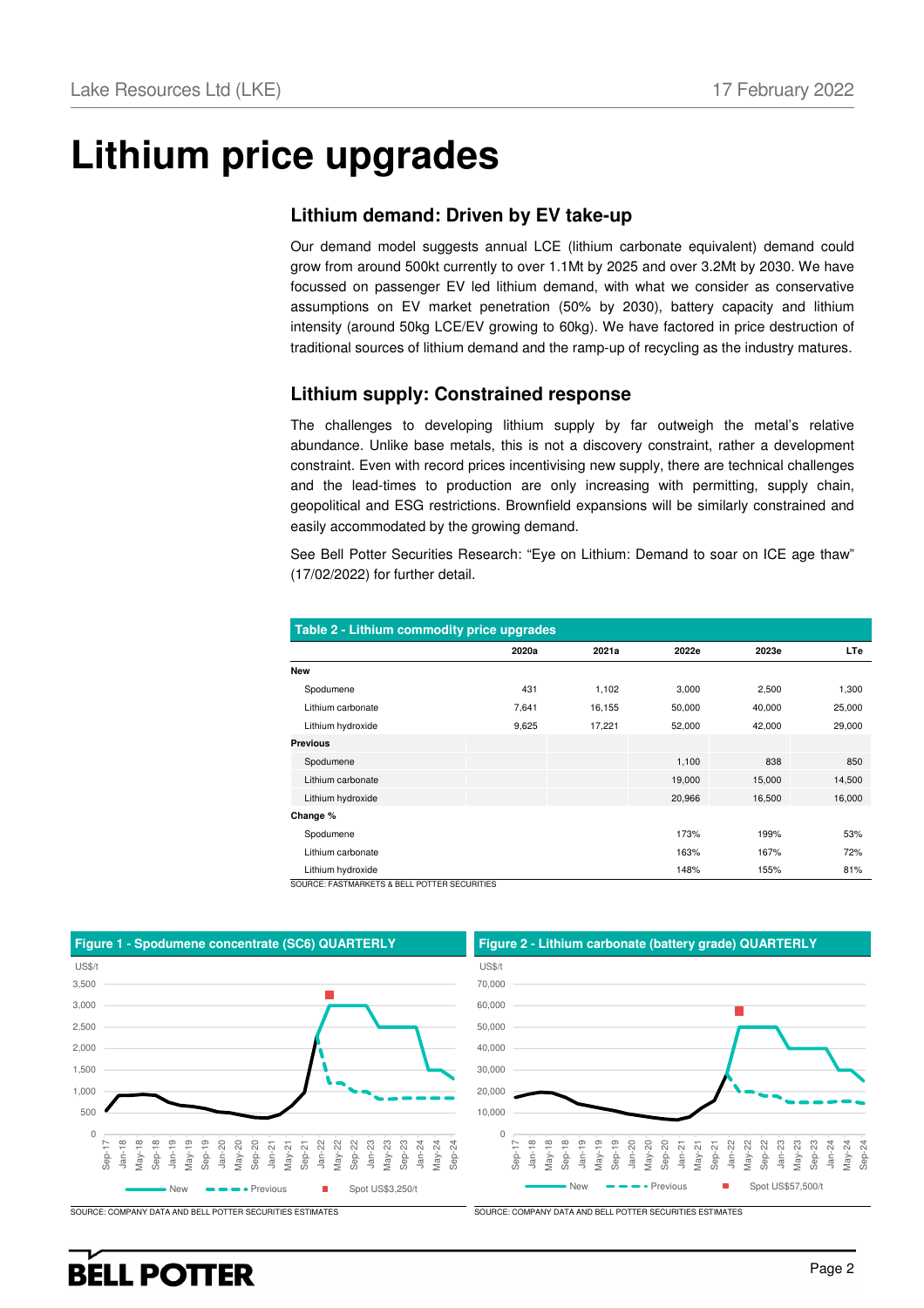### **Valuation sensitivity to long term lithium price assumptions**

Our LKE valuation of \$1.82/sh is further risk adjusted from our raw, risked LKE valuation. This in part reflects potential a capital raising dilution.



SOURCE: BELL POTTER SECURITIES ESTIMATES SOURCE: BELL POTTER SECURITIES ESTIMATES \* LC - LITHIUM CARBONATI

### **Near-term news flow & value catalysts**

- Kachi maiden Mineral Resource estimate November 2018.
- Kachi PFS April 2020.  $\checkmark$
- Kachi high-quality product defined from pilot plant October 2020 to March 2021.  $\checkmark$
- Kachi refreshed PFS March 2021.  $\checkmark$
- Lilac Solutions 25% earn-in September 2021.  $\checkmark$
- **Ongoing – Funding arrangements -** Further expressions of interest and more developed agreements with Export Credit Agencies and other potential debt financiers with respect to Kachi capital cost financing.
- **Ongoing Product offtake arrangements –** Details of conditional offtake agreements with end-users including indicative volumes and tenor.
- **April-May 2022** Updated Kachi Mineral Resource (November 2018 estimate 4.4Mt LCE) and Initial Mineral Reserve.
- **Mid-2022:** 
	- 1. Kachi DFS and expansion studies.
	- 2. Kachi Environmental and Social Impact Assessment (ESIA).
	- 3. LKE Board Kachi Project Final Investment Decision.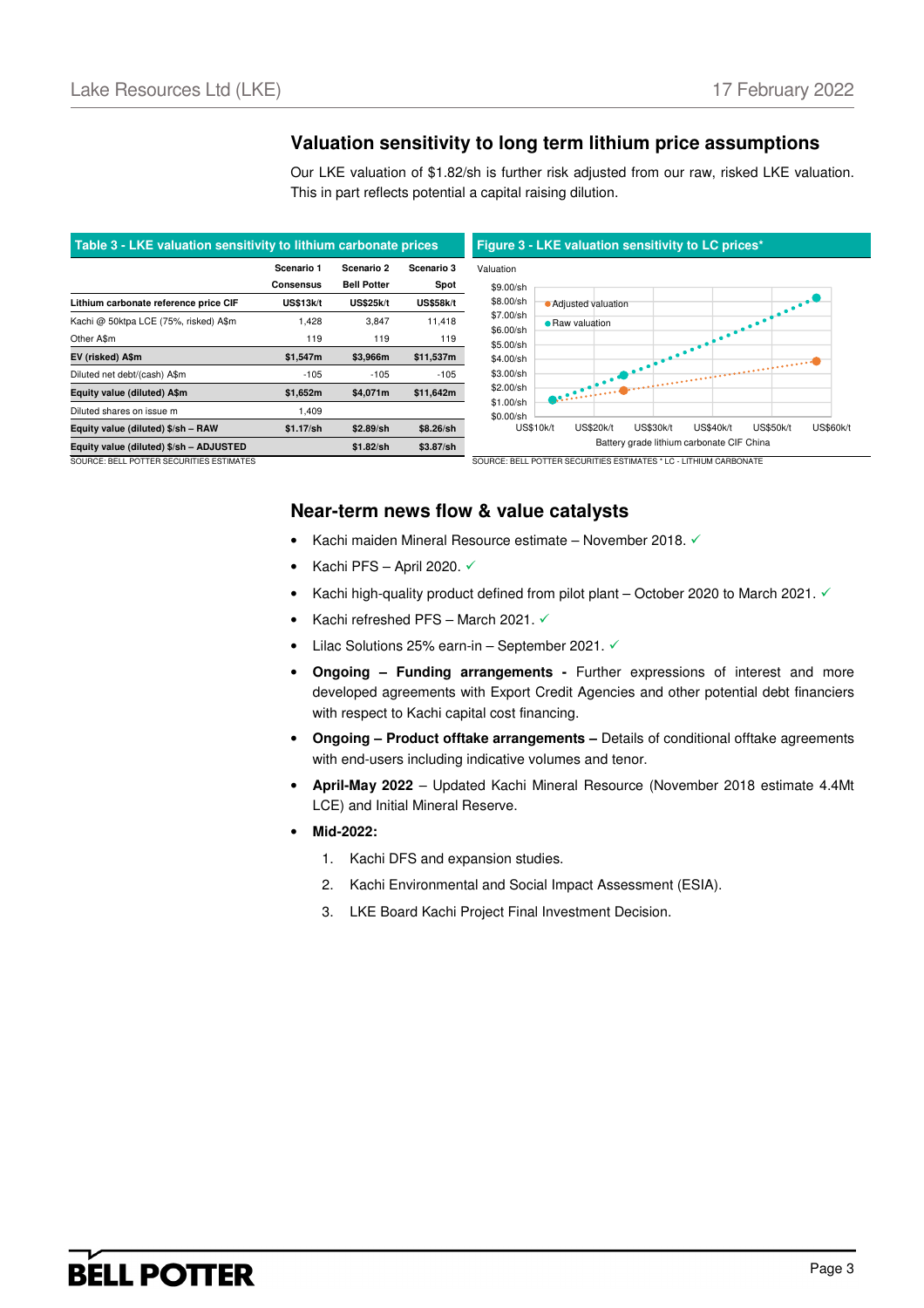# **Valuation & methodology**

## **Valuation summary: \$1.82/sh (risked)**

Our LKE valuation of \$1.82/sh is further risk adjusted from our raw, risked LKE valuation. This in part reflects potential a capital raising dilution. Key components of our valuation include:

- **Kachi (LKE diluting to 75%) 50ktpa lithium carbonate:** Modelled with parameters consistent with LKE's March 2021 refreshed PFS, adjusted for the increased project scale of 50ktpa production (compared with PFS at 25.5ktpa).
- **Other projects (100% LKE):** LKE's other projects include exploration licences in Argentina prospective for lithium brine Resources (Couchari, Olaroz and Paso) and spodumene bearing pegmatites (Catamarca).
- **Corporate overhead allowance:** \$31m representing the present value of \$2.5m in annual corporate overheads not captured as part of our Kachi modelling.
- **Diluted capital base:** Assumed conversion of all in the money options.

| Table 4 - Sum of parts valuation         |       |       |                   |                   |          |                   |
|------------------------------------------|-------|-------|-------------------|-------------------|----------|-------------------|
|                                          | 100%  | 100%  | <b>LKE</b> equity | <b>LKE</b> equity | Risk     | <b>LKE</b> equity |
| Projects LKE equity (unrisked)           | US\$m | A\$m  | %                 | A\$m              | discount | (risked) A\$m     |
| Kachi @ 50ktpa LCE                       | 5,434 | 7,328 | 75%               | 5,496             | 30%      | 3,847             |
| Other projects                           |       | 150   | 100%              | 150               |          | 150               |
| <b>Total projects</b>                    |       |       |                   | 5,646             |          | 3,997             |
| Corporate overheads                      |       |       |                   |                   |          | $-31$             |
| <b>Enterprise value</b>                  |       |       |                   |                   |          | 3,966             |
| Net debt                                 |       |       |                   |                   |          | $-71$             |
| Options                                  |       |       |                   |                   |          | $-34$             |
| Equity value (diluted)                   |       |       |                   |                   |          | 4,071             |
| Diluted shares m                         |       |       |                   |                   |          | 1,409             |
| Equity value (diluted) \$/sh - RAW       |       |       |                   |                   |          | 2.89              |
| Equity value (diluted) \$/sh - ADJUSTED  |       |       |                   |                   |          | 1.82              |
| SOURCE: BELL POTTER SECURITIES ESTIMATES |       |       |                   |                   |          |                   |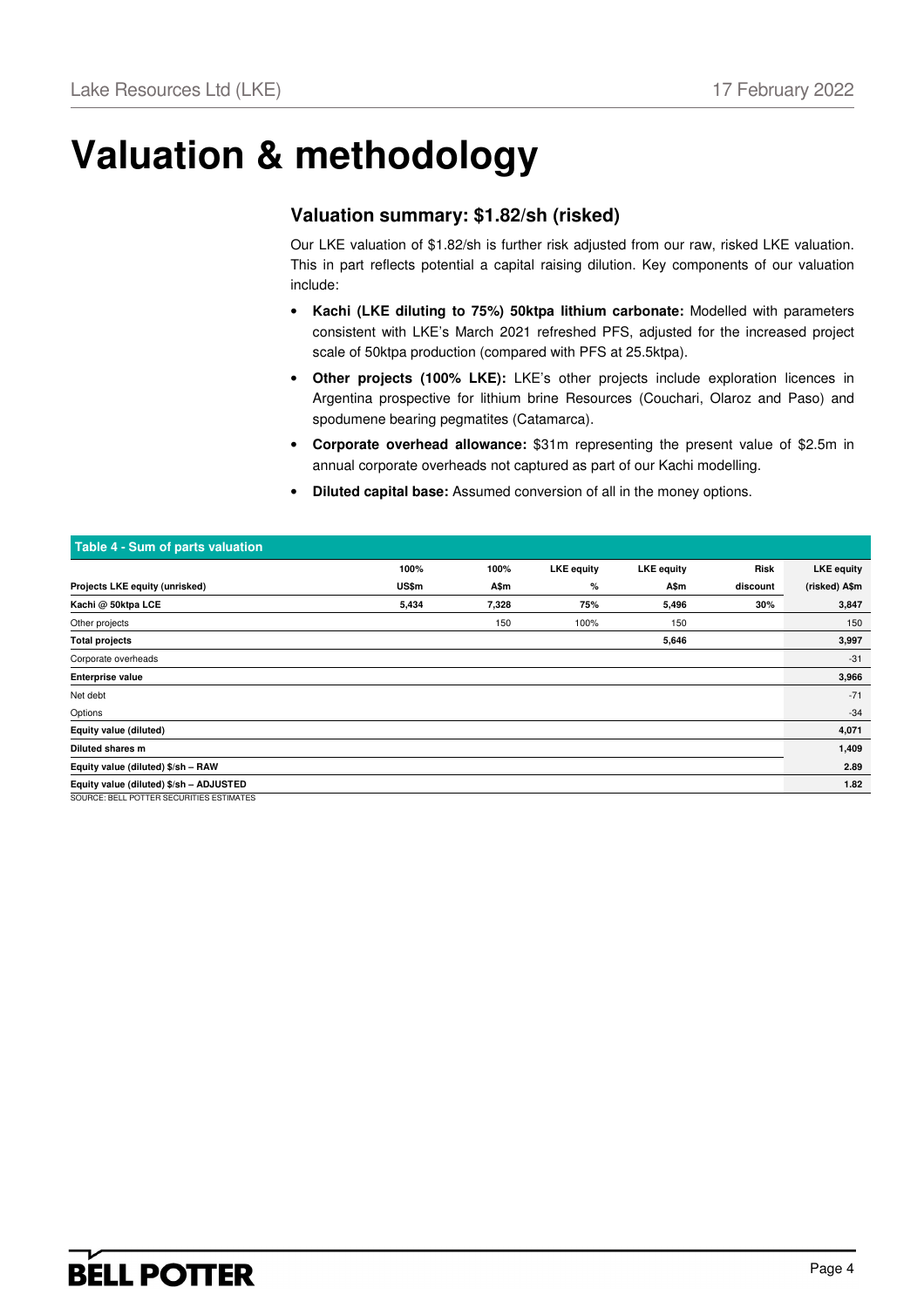# **Kachi Lithium Project**

## **Kachi (75% LKE): Risked discounted cash flow**

We have modelled Kachi project operational assumptions as follows:

- Capital cost of US\$1,032m (including 15% inflation for owners costs);
- Battery grade lithium carbonate production of 50ktpa;
- Project life of 25 years;
- Discount rate of 8%:
- C1 cash operating costs of US\$3,550/t lithium carbonate; and
- **Risk discount:** Risk discount of 25% to account for the project's stage of development (pre DFS).

## **Kachi production & cash flow outlook**

The following financial estimates assume LKE achieve battery grade pricing for its lithium carbonate production.

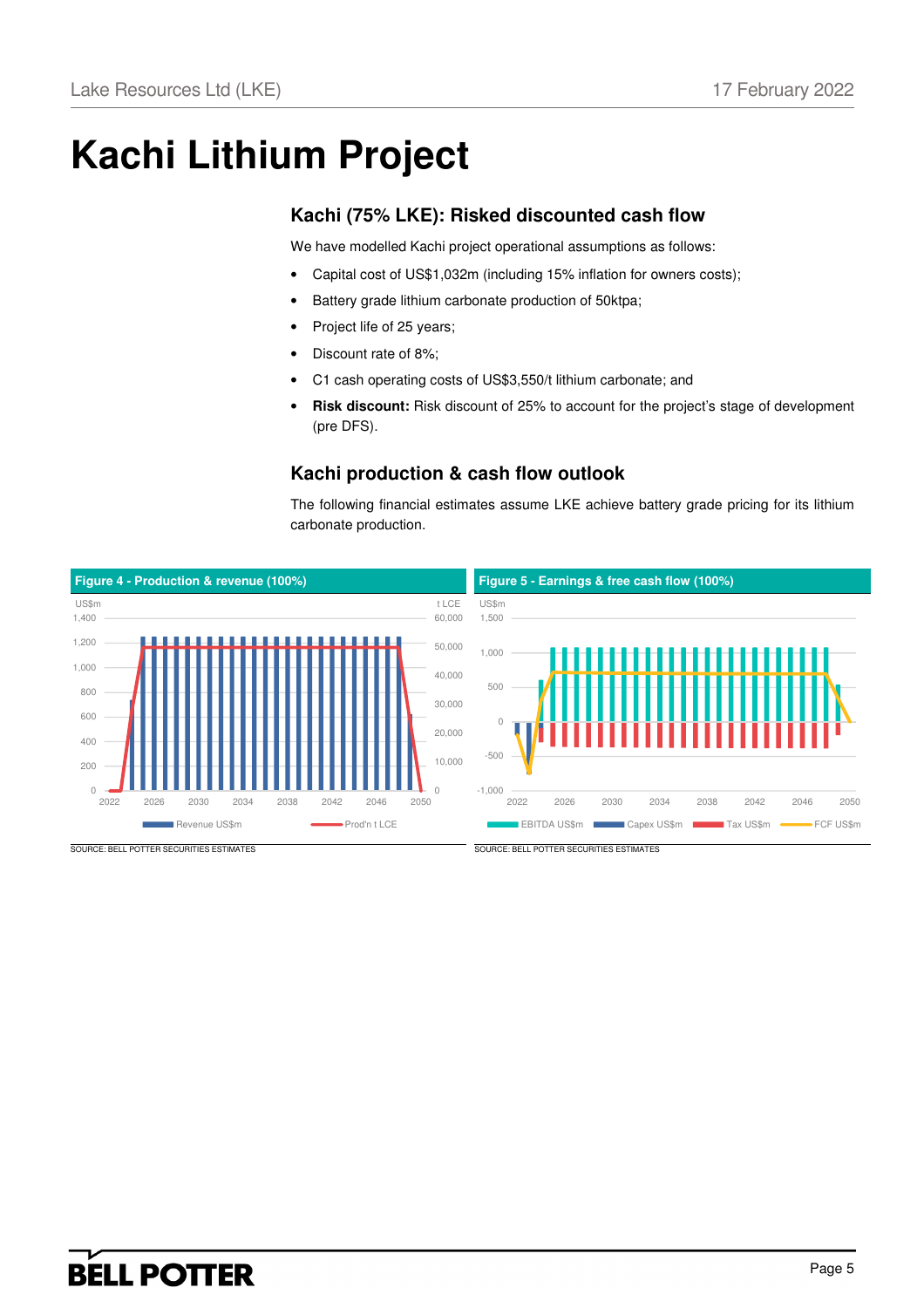# **ASX-listed lithium sector**

## **Resource, Reserve & production comparisons**

| Table 5 - Resource, Reserve & production comparisons |                              |                                   |                                  |                        |                       |                                                          |                            |  |  |
|------------------------------------------------------|------------------------------|-----------------------------------|----------------------------------|------------------------|-----------------------|----------------------------------------------------------|----------------------------|--|--|
| Name (ASX code)                                      | $EV($ \$m $)$                | <b>Total LCE</b><br>Resource (Mt) | <b>Total LCE</b><br>Reserve (Mt) | EV<br>/Resource (\$/t) | EV<br>/Reserve (\$/t) | <b>Expected annual</b><br><b>LCE</b> production*<br>(kt) | EV to production<br>(\$/t) |  |  |
| Pilbara Minerals (PLS)                               | 9,240                        | 8.2                               | 4.7                              | 1,132                  | 1,966                 | 63                                                       | 147                        |  |  |
| Allkem (AKE)                                         | 5,723                        | 18.5                              | 2.7                              | 309                    | 2,124                 | 113                                                      | 50                         |  |  |
| Liontown Resources (LTR)                             | 3,134                        | 5.8                               | 2.5                              | 544                    | 1,278                 | 76                                                       | 41                         |  |  |
| AVZ Minerals (AVZ)                                   | 2,703                        | 8.3                               | 2.7                              | 324                    | 1,001                 | 53                                                       | 51                         |  |  |
| Core Lithium (CXO)                                   | 1,224                        | 0.5                               | 0.2                              | 2,557                  | 5,053                 | 29                                                       | 42                         |  |  |
| Vulcan Energy Resources (VUL)                        | 1,143                        | 14.0                              | 1.1                              | 82                     | 1,021                 | 35                                                       | 32                         |  |  |
| Ioneer (INR)                                         | 1,112                        | 0.6                               | 0.3                              | 1,779                  | 3,835                 | 10                                                       | 115                        |  |  |
| Lake Resources (LKE)                                 | 1,047                        | 3.3                               | 0.0                              | 317                    | na                    | 19                                                       | 55                         |  |  |
| Sayona Mining (SYA)                                  | 823                          | 1.8                               | 0.4                              | 447                    | 2,292                 | 24                                                       | 34                         |  |  |
| Argosy Minerals (AGY)                                | 426                          | 0.2                               | 0.0                              | 1,929                  | na                    | 11                                                       | 39                         |  |  |
| Piedmont Lithium (PLL)                               | 278                          | 1.7                               | 0.6                              | 165                    | 453                   | 35                                                       | 8                          |  |  |
| Lithium Power International (LPI)                    | 208                          | 1.5                               | 0.4                              | 140                    | 547                   | 10                                                       | 20                         |  |  |
| Jindalee Resources (JRL)                             | 150                          | 10.1                              | 0.0                              | 15                     | na                    | na                                                       | na                         |  |  |
| Green Technology Metals (GT1)                        | 69                           | 0.1                               | 0.0                              | 463                    | na                    | na                                                       | na                         |  |  |
|                                                      |                              |                                   |                                  |                        |                       |                                                          |                            |  |  |
| Mean                                                 |                              |                                   |                                  | 729                    | 1,957                 |                                                          | 53                         |  |  |
| Median                                               | 0.077700.0501007000000011177 |                                   |                                  | 385                    | 1,622                 |                                                          | 42                         |  |  |

SOURCE: COMPANY DATA, IRESS, BELL POTTER SECURITIES ESTIMATES NOTE: \* EXPECTED PRODUCTON FROM EXISTING OPERATIONS OR PROJECT BEING DEVELOPED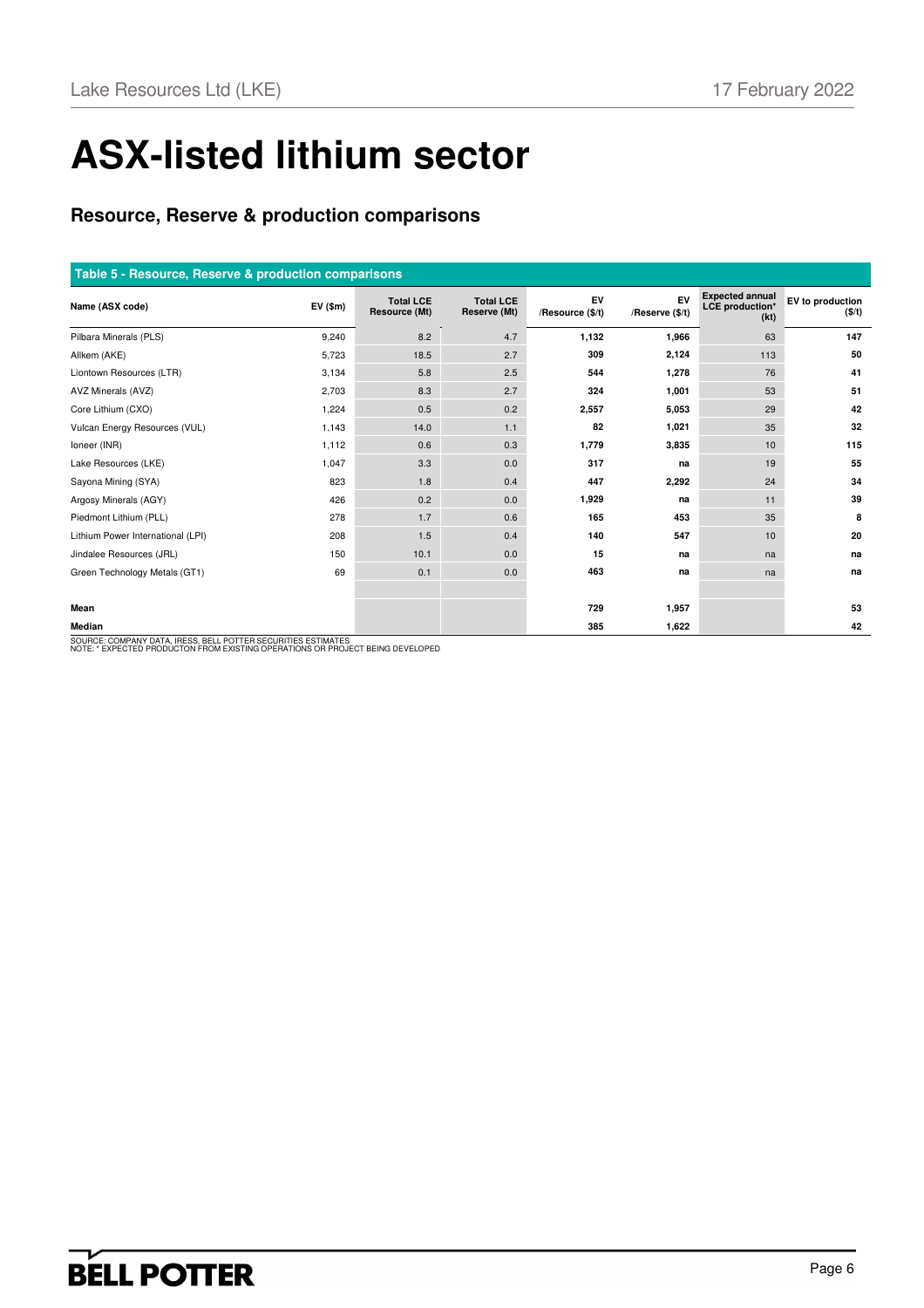# **Lithium commodity price charts & outlook**







SOURCE: FASTMARKETS (MB-LI-0029) & BLOOMBERG (L4CNMJGO AMTL INDEX) SOURCE: FASTMARKETS (MB-LI-0029) & CONSENSUS ECONOMICS

 $0$ <br>Feb-16 10,000 20,000 30,000 40,000 50,000 60,000 Feb-16 Feb-17 Feb-18 Feb-19 Feb-20 Feb-21 Feb-22 US\$/t - Fastmarkets **Bloomberg** Bloomberg

### **Figure 8 - Lithium carbonate price (battery grade), CIF NE Asia Figure 9 - Historical & expected Li carbonate price, CIF NE Asia**





### **Figure 10 - Lithium hydroxide price (battery grade), CIF NE Asia Figure 11 - Historical & expected Li hydroxide price, CIF NE Asia**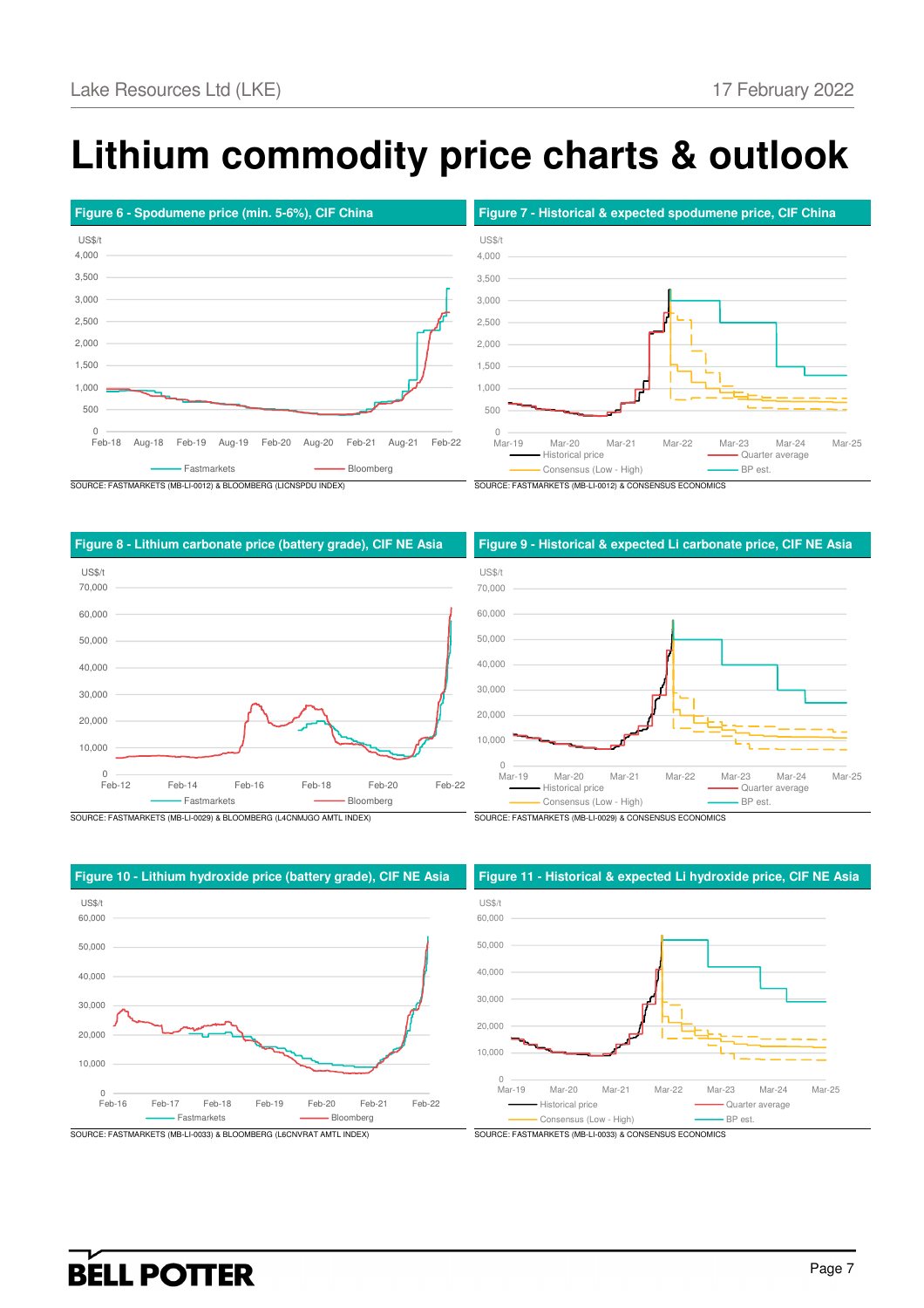# **Lake Resources Ltd (LKE)**

## **Company description**

LKE's Kachi (Argentina) lithium brine project has the potential to produce 50ktpa of high purity lithium carbonate ramping up from 2024 using direct lithium extraction technology. A DFS is due by mid-2022. Kachi's direct lithium extraction process is based on ion exchange developed by technology partner Lilac Solutions. Lilac is strategically aligned with LKE through a 25% project earn-in. An April 2020 Kachi PFS (and a subsequent March 2021 update) outlined a 25.5ktpa lithium carbonate project with a capital cost of US\$544m and unit costs of US\$4,178/t. LKE estimated annual project EBITDA of \$260m at the PFS assumed production rate of 25.5ktpa lithium carbonate and price of US\$15,500/t (CIF Asia).

## **Investment view: Buy (Speculative), Valuation \$1.82/sh**

LKE's key project is the 50ktpa lithium carbonate Kachi Lithium Brine Project in Argentina. This project is expected to employ direction lithium extraction technology which has enormous ESG benefits compared with incumbent brine and hard rock lithium production methods. With this development project, uncommitted product offtake and an independent share register, LKE has strategic appeal.

LKE is a project development company with prospective operations and cash flows. Our Speculative risk rating recognises this higher level of risk and volatility of returns.

## **Valuation methodology**

Our LKE valuation is supported by:

- Risked discounted cash flow valuations of the Kachi project ramping up to produce 50ktpa lithium carbonate;
- Valuations for LKE's earlier stage lithium projects in Argentina;
- Allowances for corporate overheads; and
- Dilution from options on issue.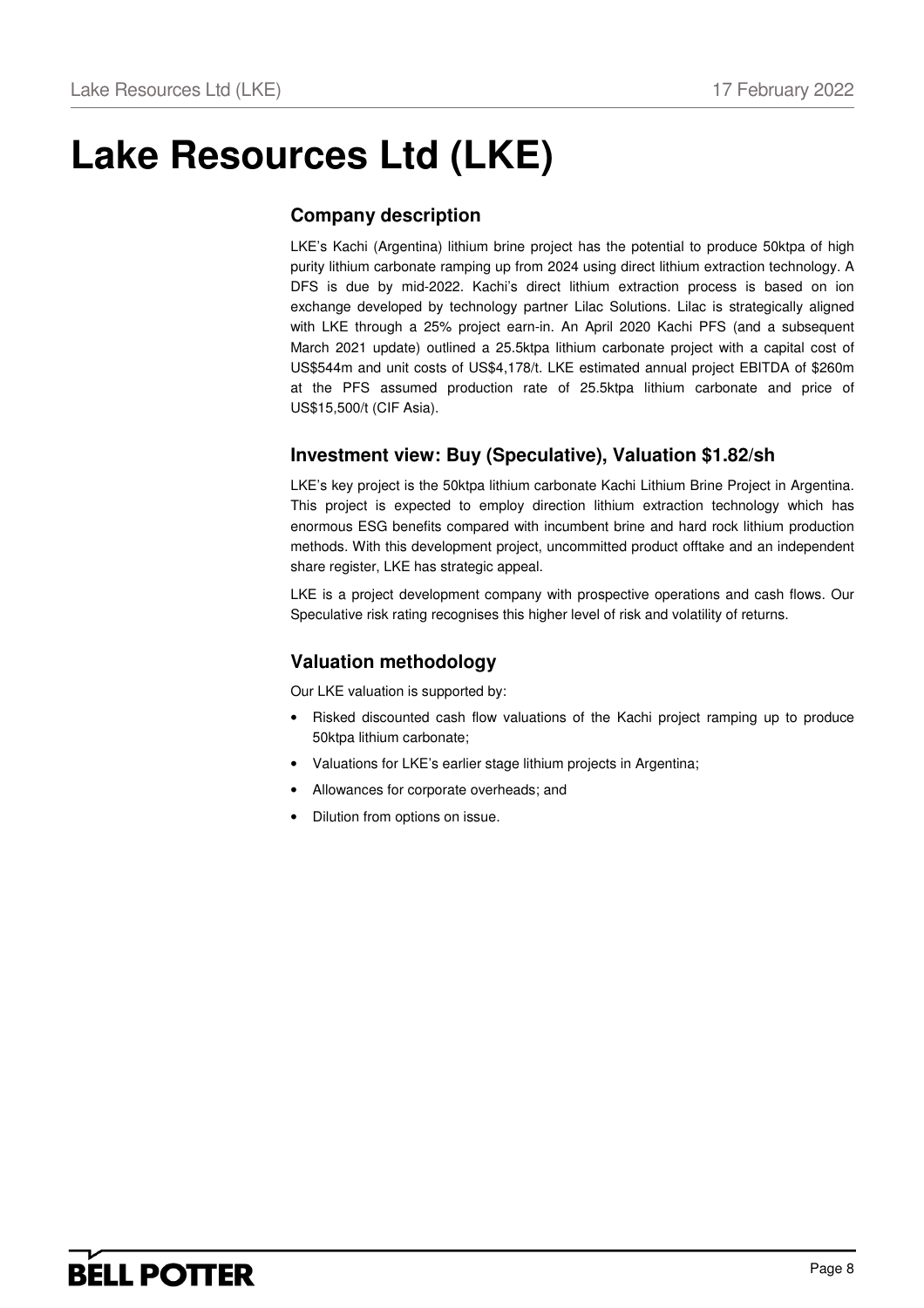# **Investment risks**

Risks include, but are not limited to:

- **Commodity price and exchange rate fluctuations**. The future earnings and valuations of exploration, development and operating resources companies are subject to fluctuations in underlying commodity prices and foreign currency exchange rates.
- **Infrastructure access.** Commodity producers are reliant upon access to transport and energy infrastructure. Access to infrastructure is often subject to contractual agreements, permits, and capacity allocations. Agreements are typically long-term in nature (+10 years). Infrastructure can be subject to outages as a result of weather events or the actions of third party providers.
- **Operating and capital cost fluctuations.** Markets for exploration, project development and processing inputs can fluctuate widely and cause significant differences between planned and actual operating and capital costs. Key operating costs are linked to energy, reagents and labour markets.
- **Resource growth and project life extensions.** Future earnings forecasts and valuations may rely upon Resource and Reserve growth to extend mine lives.
- **Sovereign risks.** Mining companies' assets are subject to the sovereign risks associated with the countries within which they operate.
- **Regulatory changes risks.** Changes to the regulation of infrastructure and taxation (among other things) can impact the earnings and valuation of mining companies.
- **Environmental risks.** Resources companies are exposed to risks associated with environmental degradation as a result of their exploration and development processes.
- **Operating and development risks.** Resources companies' assets are subject to risks associated with their operation and development. Risks for each company can be heightened depending on method of operation (e.g. underground versus open pit mining) or whether it is a single operation company. Development assets can be subject to approvals timelines or weather events, causing delays to commissioning and commercial production.
- **Occupational health and safety risks.** Resources companies are particularly exposed to OH&S risks given the physical nature and human resource intensity of operating assets.
- **Funding and capital management risks.** Funding and capital management risks can include access to debt and equity finance, maintaining covenants on debt finance, managing dividend payments, and managing debt repayments.
- **Merger/acquisition risks.** Risks associated with value transferred during merger and acquisition activity.
- **COVID-19 risks:** Resources companies' rely on freedom of movement of workforces, functioning transport routes, reliable logistics services including road, rail, aviation and ports in order to maintain operations and get their products to market. They also rely on liquid, functioning markets to sell their products. Measures being put in place to combat the COVID-19 pandemic are posing risks to these conditions.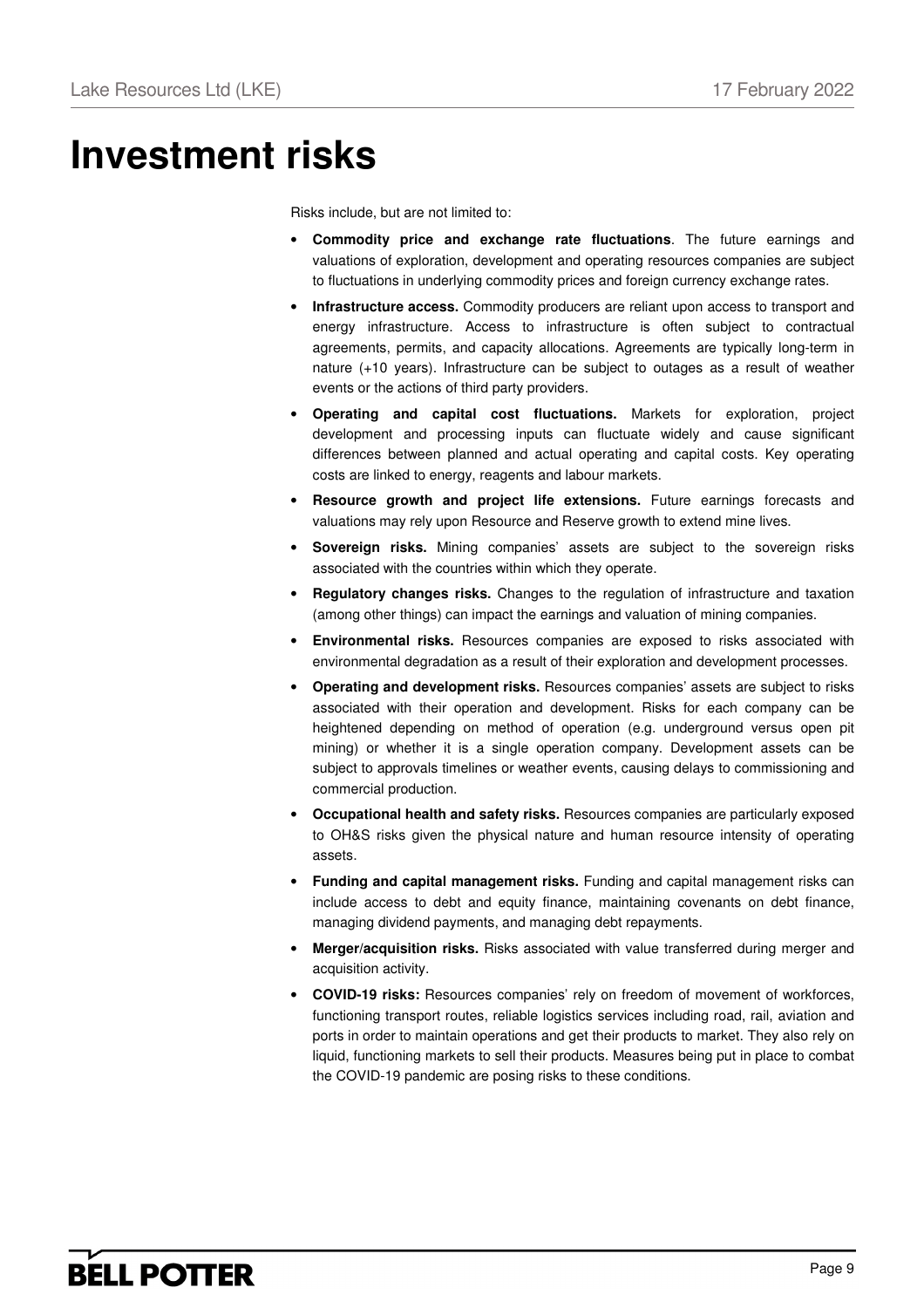## **Lake Resources Ltd** as at 17 February 2022

# Recommendation Buy, Speculative Price \$0.915<br>Target (12 months) \$1.82

## Lake Resources Ltd (Lake Resources Ltd (12 months) \$1.82

**Bell Potter Securities**<br>Stuart Howe (showe@bellpotter.com.au. +61.3.9235.1856)

## **Table 6 - Financial summary**

| Date                                       |               |              | 17/02/22       |                |              |                |                                                      |                 |           |           |           | <b>Bell Potter Securities</b>                          |            |
|--------------------------------------------|---------------|--------------|----------------|----------------|--------------|----------------|------------------------------------------------------|-----------------|-----------|-----------|-----------|--------------------------------------------------------|------------|
| Price                                      | A\$/sh        |              | 0.92           |                |              |                |                                                      |                 |           |           |           | Stuart Howe (showe@bellpotter.com.au, +61 3 9235 1856) |            |
| Valuation                                  | A\$/sh        |              | 1.82           |                |              |                |                                                      |                 |           |           |           |                                                        |            |
| <b>PROFIT AND LOSS</b>                     |               |              |                |                |              |                | <b>FINANCIAL RATIOS</b>                              |                 |           |           | 2023e     | 2024e                                                  | 2025e      |
| Year ending 30 June<br>Revenue             | Unit<br>\$m   | 2021a        | 2022e          | 2023e          | 2024e<br>191 | 2025e<br>1.184 | Year ending 30 June<br><b>VALUATION</b>              | Unit            | 2021a     | 2022e     |           |                                                        |            |
| Expenses                                   | \$m           | (3)          | (4)            | (4)            | (57)         | (230)          | EPS (adjusted)                                       | Ac/sh           | (0.4)     | (0.3)     | (0.1)     | 3.3                                                    | 31.3       |
| <b>EBITDA</b>                              | \$m           | (3)          | (4)            | (4)            | 135          | 954            | EPS growth (Acps)                                    | %               | na        | na        | na        | na                                                     | 835%       |
| Depreciation & amortisation                | \$m           | (0)          |                |                | (26)         | (98)           | PER                                                  | x               | (259.9)   | (343.8)   | (674.7)   | 27.4                                                   | 2.9        |
| EBIT                                       | \$m           | (3)          | (4)            | (4)            | 109          | 856            | <b>DPS</b>                                           | Ac/sh           |           |           |           |                                                        |            |
| Net interest expense                       | \$m           |              | $\overline{1}$ | $\overline{c}$ | (19)         | (33)           | Franking                                             | $\%$            | 0%        | 0%        | 0%        | 0%                                                     | 0%         |
| Profit before tax                          | \$m           | (3)          | (3)            | (2)            | 90           | 824            | Yield                                                | %               | 0%        | 0%        | 0%        | 0%                                                     | 0%         |
| Tax expense                                | $\mathsf{sm}$ |              |                |                | (34)         | (288)          | FCF/share                                            | Ac/sh           | (0.9)     | (1.1)     | (39.0)    | (23.8)                                                 | 36.5       |
| NPAT (reported)                            | \$m           | (3)          | (3)            | (2)            | 56           | 535            | FCF yield                                            | %               | $-1%$     | $-1%$     | $-43%$    | $-26%$                                                 | 40%        |
| NPAT (adjusted)                            | \$m           | (3)          | (3)            | (2)            | 56           | 535            | EV/EBITDA                                            | x               | $-403.9x$ | $-261.8x$ | $-261.8x$ | 7.8x                                                   | 1.1x       |
|                                            |               |              |                |                |              |                | <b>LIQUIDITY &amp; LEVERAGE</b><br>Net debt / (cash) | \$m             |           | (54.1)    | 230.2     | 632.3                                                  | (11.3)     |
| <b>CASH FLOW STATEMENT</b>                 |               |              |                |                |              |                |                                                      |                 | (25.7)    |           |           |                                                        |            |
| Year ending 30 June                        | Unit          | 2021a        | 2022e          | 2023e          | 2024e        | 2025e          | Net debt / Equity                                    | $\%$            | $-55%$    | $-63%$    | 61%       | 145%                                                   | $-1%$      |
| <b>OPERATING CASH FLOW</b>                 |               |              |                |                |              |                | Net debt / Net debt + Equity                         | $\%$            | $-121%$   | $-173%$   | 38%       | 59%                                                    | $-1%$      |
| Receipts from customers                    | \$m\$         |              |                |                | 191          | 1,184          | Net debt / EBITDA                                    | X               | 9.9x      | 13.5x     | $-57.5x$  | 4.7x                                                   | 0.0x       |
| Payments to suppliers and employees        | \$m\$         | (2)          | (4)            | (4)            | (57)         | (230)          | EBITDA /net int expense                              | X               | 0.0x      | 4.4x      | 2.0x      | 7.2x                                                   | 29.2x      |
| Tax paid                                   | \$m           |              |                | ł,             | (34)         | (288)          | PROFITABILITY RATIOS                                 |                 |           |           |           |                                                        |            |
| Net interest                               | \$m\$         |              | $\overline{1}$ | $\overline{c}$ | (19)         | (33)           | EBITDA margin                                        | $\%$            | 0%        | 0%        | 0%        | 70%                                                    | 81%        |
| Other                                      | \$m           |              |                |                |              |                | EBIT margin                                          | $\%$            | 0%        | 0%        | 0%        | 57%                                                    | <b>72%</b> |
| Operating cash flow                        | \$m           | (2)          | (3)            | (2)            | 82           | 634            | Return on assets                                     | %               | $-9%$     | $-5%$     | 0%        | 6%                                                     | 37%        |
| <b>INVESTING CASH FLOW</b>                 |               |              |                |                |              |                | Return on equity                                     | %               | $-9%$     | $-5%$     | $-1%$     | 14%                                                    | 75%        |
| Capex                                      | \$m           | (5)          | (10)           | (578)          | (484)        | (9)            |                                                      |                 |           |           |           |                                                        |            |
| Other                                      | \$m           |              |                |                |              |                | <b>ASSUMPTIONS - Prices (nominal)</b>                |                 |           |           |           |                                                        |            |
|                                            |               |              |                |                |              |                |                                                      | Unit            | 2021a     | 2022e     | 2023e     | 2024e                                                  | 2025e      |
| Investing cash flow                        | \$m           | (5)          | (10)           | (578)          | (484)        | (9)            | Year ending 30 June                                  |                 | 478       |           |           |                                                        |            |
| <b>FINANCING CASH FLOW</b>                 |               |              |                |                |              |                | Spodumene concentrate (6% basis)                     | US\$/t          |           | 2,317     | 2,750     | 2,000                                                  | 1,300      |
| Debt proceeds/(repayments)                 | \$m\$         | $\Omega$     |                | 483            | 241          |                | Lithium Carbonate (battery grade)                    | US\$/t          | 8,641     | 35,996    | 45,000    | 35,000                                                 | 25,000     |
| Dividends paid                             | \$m           |              | ٠              |                |              | ä,             | Lithium Hydroxide (battery grade)                    | US\$/t          | 10,510    | 37,303    | 47,000    | 38,000                                                 | 29,000     |
| Proceeds share issues (net, incl. options) | \$m           | 33           | 42             | 296            | ٠            | 19             | AUD:USD                                              | <b>US\$/A\$</b> | 0.75      | 0.73      | 0.73      | 0.73                                                   | 0.74       |
| Other                                      | \$m           |              |                |                |              |                |                                                      |                 |           |           |           |                                                        |            |
| Financing cash flow                        | \$m           | 33           | 42             | 779            | 241          | 19             | <b>LCE sales</b>                                     |                 |           |           |           |                                                        |            |
| Change in cash                             | \$m           | 26           | 28             | 198            | (161)        | 644            | Year ending 30 June                                  | Unit            | 2021a     | 2022e     | 2023e     | 2024e                                                  | 2025e      |
| Free cash flow                             | \$m           | (7)          | (13)           | (580)          | (402)        | 624            | Kachi (100%)                                         | kt LCE          |           |           |           | 6                                                      | 47         |
|                                            |               |              |                |                |              |                | Kachi (LKE equity share)                             | kt LCE          |           |           |           | 5                                                      | 35         |
| <b>BALANCE SHEET</b>                       |               |              |                |                |              |                |                                                      |                 |           |           |           |                                                        |            |
| Year ending 30 June                        | Unit          | 2021a        | 2022e          | 2023e          | 2024e        | 2025e          | <b>VALUATION</b>                                     |                 |           |           |           |                                                        |            |
| <b>ASSETS</b>                              |               |              |                |                |              |                | Shares on issue                                      | m               | 1,222     |           |           |                                                        |            |
| Cash                                       | \$m           | 26           | 54             | 252            | 92           | 735            | Options                                              | m               | 187       |           |           |                                                        |            |
| Receivables                                | \$m           | $\mathbf 0$  | $\mathbf 0$    | $\mathbf 0$    | $\mathbf 0$  | $\mathbf 0$    | Diluted shares on issue                              | m               | 1,409     |           |           |                                                        |            |
|                                            | \$m           |              |                |                |              |                |                                                      |                 |           |           |           |                                                        |            |
| Inventories                                |               |              |                |                |              |                | Discount rate: 8.0%                                  | 100%            | 100%      | LKE       | Unrisked  | Risk                                                   | Risked     |
| Capital assets                             | \$m           | 22           | 32             | 610            | 1,069        | 980            | Projects LKE equity (unrisked)                       | US\$m           | A\$m      | equity %  | A\$m      | discount                                               | A\$m       |
| Other assets                               | \$m           | $\mathbf 0$  | $\mathbf 0$    | $\mathbf 0$    | $\mathbf 0$  | $\mathbf 0$    | Kachi @ 50ktpa LCE                                   | 5,434           | 7,328     | 75%       | 5,496     |                                                        | 3,847      |
| <b>Total assets</b>                        | \$m           | 48           | 86             | 863            | 1,161        | 1,715          | Other projects                                       |                 | 150       | 100%      | 150       |                                                        | 150        |
| <b>LIABILITIES</b>                         |               |              |                |                |              |                | <b>Total projects</b>                                |                 |           |           | 5,646     |                                                        | 3,997      |
| Creditors                                  | \$m           | 1            | -1             | $\overline{1}$ | $\mathbf{1}$ | $\overline{1}$ | Corporate overheads                                  |                 |           |           |           |                                                        | (31)       |
| Borrowings                                 | \$m\$         |              |                | 483            | 724          | 724            | Enterprise value                                     |                 |           |           |           |                                                        | 3,966      |
| Provisions                                 | \$m           | $\mathbf 0$  | 0              | $\mathbf 0$    | $\mathbf 0$  | $\mathbf 0$    | Net debt                                             |                 |           |           |           |                                                        | (71)       |
| Other liabilities                          | \$m           |              |                |                |              |                | Options                                              |                 |           |           |           |                                                        | (34)       |
| <b>Total liabilities</b>                   | \$m           | $\mathbf{1}$ | $\mathbf{1}$   | 484            | 725          | 725            | Equity value (diluted)                               |                 |           |           |           |                                                        | 4,071      |
| <b>NET ASSETS</b>                          | \$m           |              |                |                |              |                | Equity value (diluted) \$/sh - RAW                   |                 |           |           |           |                                                        | 2.89       |
| Share capital                              | \$m           | 66           | 107            | 404            | 404          | 423            | Equity value (diluted) \$/sh - ADJUSTED              |                 |           |           |           |                                                        | 1.82       |
|                                            |               | 3            | $\mathbf 0$    |                | 55           | 590            |                                                      |                 |           |           |           |                                                        |            |
| Reserves                                   | \$m           |              |                | (2)            |              |                |                                                      |                 |           |           |           |                                                        |            |
| <b>Accumulated losses</b>                  | $\mathsf{sm}$ | (22)         | (22)           | (22)           | (22)         | (22)           |                                                      |                 |           |           |           |                                                        |            |
| Non-controlling interest                   | $\mathsf{Sm}$ |              |                |                |              |                |                                                      |                 |           |           |           |                                                        |            |
| <b>SHAREHOLDER EQUITY</b>                  | \$m           | 47           | 85             | 380            | 436          | 991            |                                                      |                 |           |           |           |                                                        |            |
| Weighted average shares                    | m             | 822          | 1,158          | 1,488          | 1,689        | 1,713          |                                                      |                 |           |           |           |                                                        |            |

| <b>FINANCIAL RATIOS</b>                 |                 |               |               |               |            |             |
|-----------------------------------------|-----------------|---------------|---------------|---------------|------------|-------------|
| Year ending 30 June                     | Unit            | 2021a         | 2022e         | 2023e         | 2024e      | 2025e       |
| VALUATION                               |                 |               |               |               |            |             |
| EPS (adjusted)                          | Ac/sh           | (0.4)         | (0.3)         | (0.1)         | 3.3        | 31.3        |
| EPS growth (Acps)<br>PER                | %<br>X          | na<br>(259.9) | na<br>(343.8) | na<br>(674.7) | na<br>27.4 | 835%<br>2.9 |
| <b>DPS</b>                              | Ac/sh           |               |               |               |            |             |
| Franking                                | %               | 0%            | 0%            | 0%            | 0%         | 0%          |
| Yield                                   | %               | 0%            | 0%            | 0%            | 0%         | 0%          |
| FCF/share                               | Ac/sh           | (0.9)         | (1.1)         | (39.0)        | (23.8)     | 36.5        |
| FCF yield                               | %               | $-1%$         | $-1%$         | $-43%$        | $-26%$     | 40%         |
| EV/EBITDA                               | x               | $-403.9x$     | $-261.8x$     | $-261.8x$     | 7.8x       | 1.1x        |
| <b>LIQUIDITY &amp; LEVERAGE</b>         |                 |               |               |               |            |             |
| Net debt / (cash)                       | \$m             | (25.7)        | (54.1)        | 230.2         | 632.3      | (11.3)      |
| Net debt / Equity                       | %               | $-55%$        | $-63%$        | 61%           | 145%       | $-1%$       |
| Net debt / Net debt + Equity            | %               | $-121%$       | $-173%$       | 38%           | 59%        | $-1%$       |
| Net debt / EBITDA                       | x               | 9.9x          | 13.5x         | $-57.5x$      | 4.7x       | 0.0x        |
| EBITDA /net int expense                 | x               | 0.0x          | 4.4x          | 2.0x          | 7.2x       | 29.2x       |
| <b>PROFITABILITY RATIOS</b>             |                 |               |               |               |            |             |
| EBITDA margin                           | $\%$            | 0%            | 0%            | 0%            | 70%        | 81%         |
| EBIT margin                             | %               | 0%            | 0%            | 0%            | 57%        | 72%         |
| Return on assets                        | %               | $-9%$         | $-5%$         | 0%            | 6%         | 37%         |
| Return on equity                        | %               | $-9%$         | $-5%$         | $-1%$         | 14%        | 75%         |
|                                         |                 |               |               |               |            |             |
| <b>ASSUMPTIONS - Prices (nominal)</b>   |                 |               |               |               |            |             |
| Year ending 30 June                     | Unit            | 2021a         | 2022e         | 2023e         | 2024e      | 2025e       |
|                                         | US\$/t          | 478           | 2,317         | 2,750         | 2,000      | 1,300       |
| Spodumene concentrate (6% basis)        |                 |               |               |               |            |             |
| Lithium Carbonate (battery grade)       | US\$/t          | 8,641         | 35,996        | 45,000        | 35,000     | 25,000      |
| Lithium Hydroxide (battery grade)       | US\$/t          | 10,510        | 37,303        | 47,000        | 38,000     | 29,000      |
| AUD:USD                                 | <b>US\$/A\$</b> | 0.75          | 0.73          | 0.73          | 0.73       | 0.74        |
|                                         |                 |               |               |               |            |             |
| <b>LCE</b> sales                        |                 |               |               |               |            |             |
| Year ending 30 June                     | Unit            | 2021a         | 2022e         | 2023e         | 2024e      | 2025e       |
| Kachi (100%)                            | kt LCE          |               |               |               | 6          | 47          |
| Kachi (LKE equity share)                | kt LCE          | ä,            | ä,            | ×,            | 5          | 35          |
|                                         |                 |               |               |               |            |             |
| <b>VALUATION</b>                        |                 |               |               |               |            |             |
| Shares on issue                         | m               | 1,222         |               |               |            |             |
| Options                                 | m               | 187           |               |               |            |             |
| Diluted shares on issue                 | m               | 1,409         |               |               |            |             |
| Discount rate: 8.0%                     | 100%            | 100%          | LKE           | Unrisked      | Risk       | Risked      |
| Projects LKE equity (unrisked)          | US\$m           | A\$m          | equity %      | A\$m          | discount   | A\$m        |
| Kachi @ 50ktpa LCE                      | 5,434           | 7,328         | 75%           | 5,496         |            | 3,847       |
| Other projects                          |                 | 150           | 100%          | 150           |            | 150         |
| <b>Total projects</b>                   |                 |               |               | 5,646         |            | 3,997       |
| Corporate overheads                     |                 |               |               |               |            | (31)        |
|                                         |                 |               |               |               |            | 3,966       |
| Enterprise value<br>Net debt            |                 |               |               |               |            |             |
|                                         |                 |               |               |               |            | (71)        |
| Options                                 |                 |               |               |               |            | (34)        |
| Equity value (diluted)                  |                 |               |               |               |            | 4,071       |
| Equity value (diluted) \$/sh - RAW      |                 |               |               |               |            | 2.89        |
| Equity value (diluted) \$/sh - ADJUSTED |                 |               |               |               |            | 1.82        |

SOURCE: BELL POTTER SECURITIES ESTIMATES